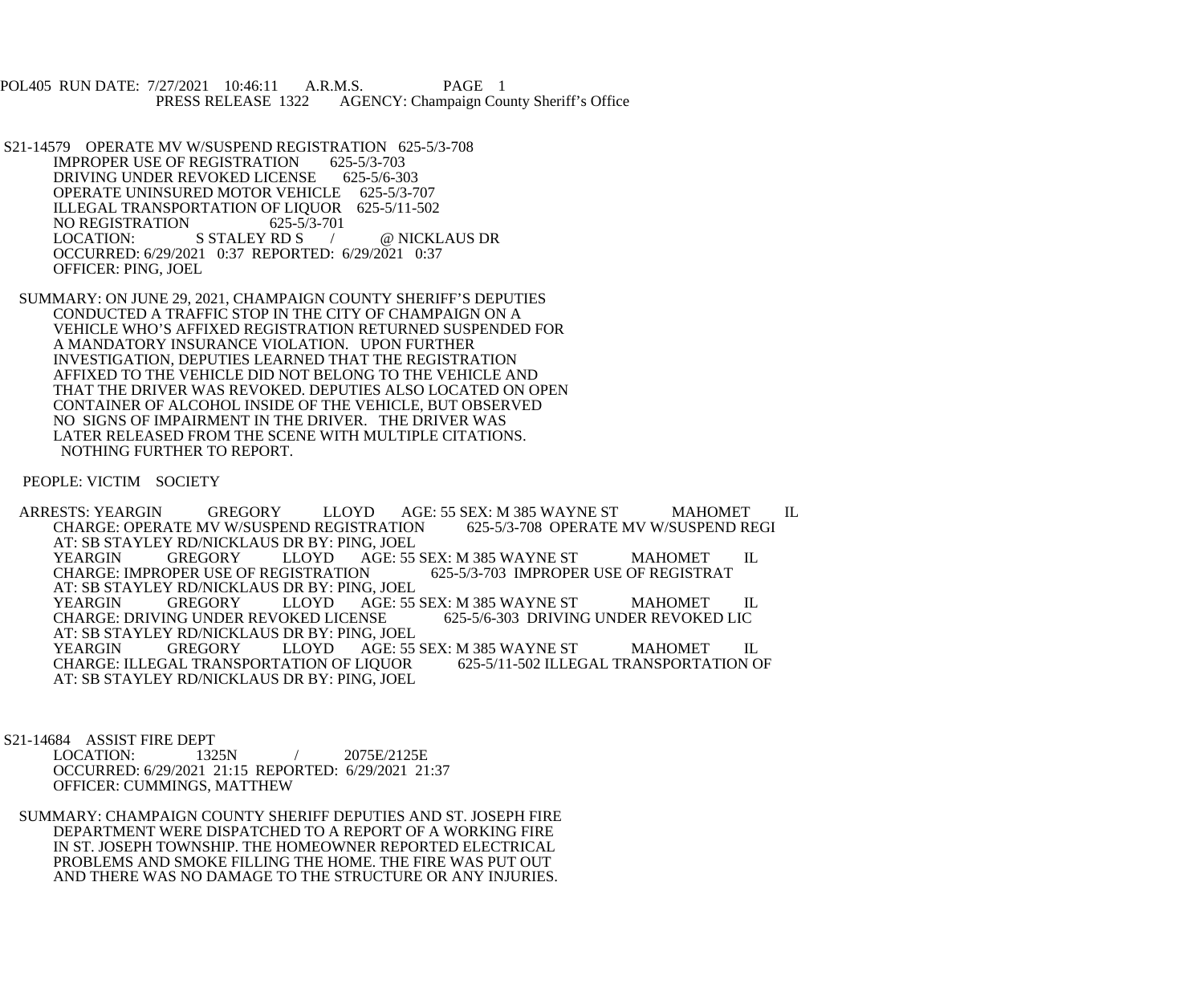- POL405 RUN DATE: 7/27/2021 10:46:11 A.R.M.S. PAGE 2<br>PRESS RELEASE 1322 AGENCY: Champaign Cou AGENCY: Champaign County Sheriff's Office
	- OFFENDER SEX: RACE: HEIGHT: 000 WEIGHT: 000 HAIR: EYES: VICTIM AGE: 67 SEX: F ST JOSEPH IL
- S21-14884 BATTERY-DOMESTIC 720-5/12-3.2<br>LOCATION: SCOTTSWOOD DR SCOTTSWOOD DR / E OREGON ST/CALIFORN OCCURRED: 7/01/2021 21:04 REPORTED: 7/01/2021 21:05 OFFICER: LIVINGSTON, ANDREW
- SUMMARY: ON 7/1/2021, CHAMPAIGN COUNTY SHERIFF DEPUTIES WERE DISPATCHED TO THE 600 BLOCK OF SCOTTSWOOD DR IN URBANA FOR A REPORT OF A PHYSICAL DOMESTIC. DEPUTIES OBTAINED STATEMENTS FROM ALL INVOLVED PARTIES. THE VICTIM SHOWED DEPUTIES VIDEOS ON HER PHONE WHICH SHOWED INJURIES SHE HAD RECEIVED FROM THE MALE HALF. THE MALE ADMITTED TO BEING PHYSICAL TOWARDS THE FEMALE. THE MALE HALF WAS ARRESTED FOR DOMESTIC BATTERY AND TRANSPORTED TO THE SATELLITE JAIL.

PEOPLE: VICTIM AGE: 20 SEX: F URBANA IL

ARRESTS: GARCIA JUAN M AGE: 20 SEX: F 608 SCOTTSWOOD DR URBANA IL<br>CHARGE: BATTERY-DOMESTIC 720-5/12-3.2 BATTERY-DOMESTIC CHARGE: BATTERY-DOMESTIC 720-5/12-3.2 BATTERY-DOMESTIC<br>AT: 608 SCOTTSWOOD DR BY: LIVINGSTON, ANDREW BY: LIVINGSTON, ANDREW

- S21-14926 DECEPTIVE PRACTICES 720-5/17-1<br>LOCATION: 1550N / 100E. / 100E, RT 10/W FRONT OCCURRED: 7/02/2021 12:00 REPORTED: 7/02/2021 13:34 OFFICER: FERRIMAN, RICHARD
- SUMMARY: RP CALLED TO REPORT FALLING VICTIM TO A TELEPHONE SCAM. RP WAS ADVISED SHE NEEDED TO PAY MONEY TO TAKE CARE OF A FEDERAL WARRANT. RP DROVE AROUND TO PURCHASE TWO GIFT CARDS AND GAVE THE SUSPECT THE NUMBERS OFF OF THE GIFT CARDS. RP REALIZED IT WAS A SCAM WHEN SHE GOT HOME.
- PROPERTY: STOLEN 1 CURRENCY-NOT CHECKS/BOND
- PEOPLE: VICTIM AGE: 51 SEX: F SEYMOUR IL OFFENDER AGE: 00 SEX: RACE: HEIGHT: 000 WEIGHT: 000 HAIR: EYES: OFFENDER AGE: 00 SEX: RACE: HEIGHT: 000 WEIGHT: 000 HAIR: EYES:
- S21-14938 BATTERY-DOMESTIC 720-5/12-3.2<br>LOCATION: DEWEY ST / EM.  $\angle$  E MAIN ST/E MAIN ST OCCURRED: 7/02/2021 19:10 REPORTED: 7/02/2021 19:16 OFFICER: CUMMINGS, MATTHEW
- SUMMARY: CHAMPAIGN COUNTY SHERIFF DEPUTIES WERE CALLED TO A RESIDENCE IN URBANA FOR A REPORT OF A DOMESTIC BATTERY. UPON ARRIVAL, THE PARTIES WERE SEPARATED AND INTERVIEWED.